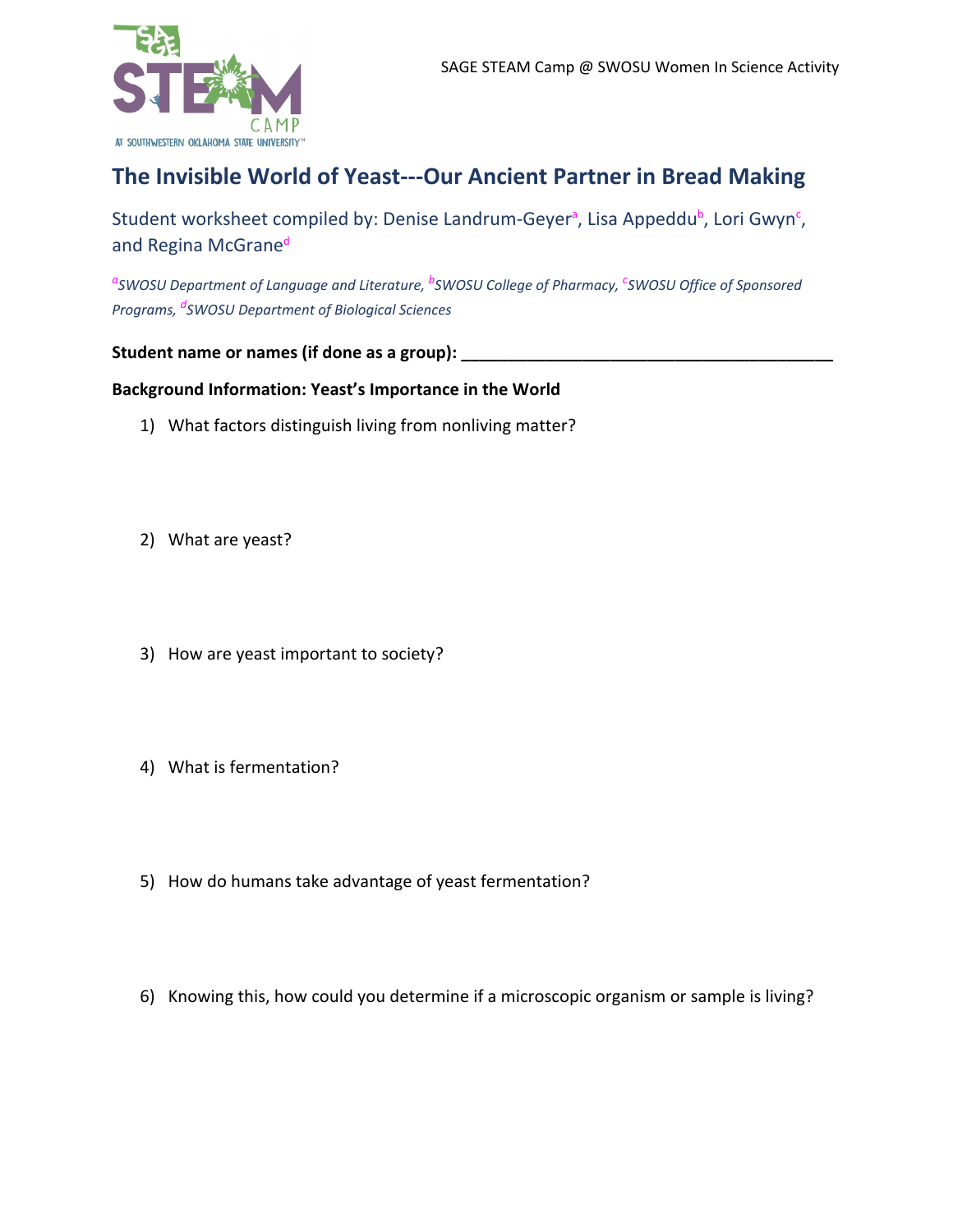

### **Pre-Lab Questions**

1) What is a hypothesis?

2) Write a hypothesis statement related to the question "Are yeast living?":

### **Experimental Procedure**

- 1) Obtain three bottles and label as "sugar"; "yeast"; or "sugar & yeast."
- 2) Add warm water to each bottle. Bottles should be about 2/3 full .
- 3) Add half of a packet of sugar (~1 teaspoon) to each of the bottles labeled "sugar" and "sugar & yeast".
- 4) Add a large pinch of yeast (~½ teaspoon) to each of the bottles labeled "yeast" and "sugar & yeast".
- 5) Gently mix the bottles to suspend the sugar and yeast.
- 6) Cover the lid of each bottle with a balloon.
- 7) Incubate for 30 minutes.

#### **Results**

Describe, sketch, measure the balloon circumference and/or take a photo of the appearance of the bottles and balloons immediately after mixing the contents:

| "Sugar" | "Yeast" | "Sugar & Yeast" |
|---------|---------|-----------------|
|         |         |                 |
|         |         |                 |
|         |         |                 |
|         |         |                 |
|         |         |                 |
|         |         |                 |